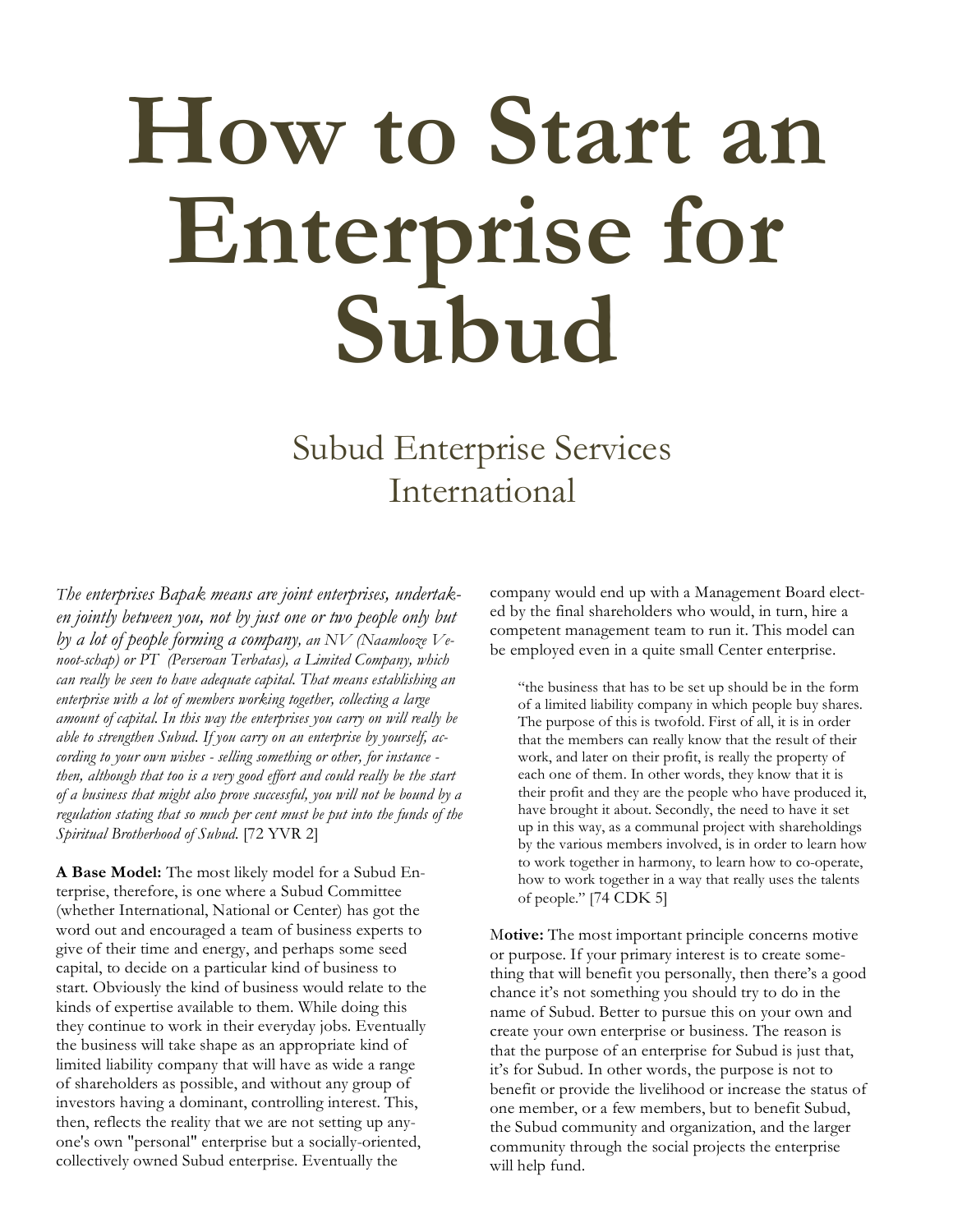"The enterprises Bapak suggests to you are enterprises of all the Subud members. They are not the enterprises of individuals, because it is no longer appropriate for us to pursue profit just for ourselves alone but, so far as possible, we should do something together, with other partners, other members, so that eventually we also share in harvesting and tasting the fruits of what we do together. To do this implies that the people in Subud are in harmony not only in their spiritual life but also in their worldly life. That means harmony of thought and mind, so that you are really living up to the highest human standards, which makes us be harmonious, both as among ourselves and also between all of you and other people". **[72CPT2]**

**A Social Purpose:** So, the primary purpose is to act collectively together so that we need not rely only on the donations we all give to Subud, individually, and we act collectively to fund our Associations needs, as well as to serve the needs of our collective membership.

"… our enterprises, which exist to fulfill our needs and the needs of Subud in the world, are all to some extent social in character. In other words, the ultimate purpose of enterprises in Subud is quite different from the purpose of enterprises outside of Subud. Normally, when people start an enterprise, they have only one aim, and that is to make money for themselves. In Subud, the aim of enterprises is many fold, and these aims are primarily social.

One aim of the enterprises in Subud is to enable us to take in those of our own members who do not have a job, who do not yet know how to work, and to teach them to work. In other words, the aim is educational: to teach these members to use their brains, of course, in order to pursue profit. So we teach those members who are not yet capable of working, how to use their brains and to get the benefit of that in the material sense.

And then, the aim of the profit that we make in our enterprises is primarily to support the needs of Subud, to support the aims and ideals we have in Subud which Bapak has often talked about: the aim of starting hospitals, old people's homes, schools, homes for the disabled and so on. So it is clear that the mainspring of our energy in doing enterprises in Subud is directed in a different direction from what is normal in the world. And this direction is primarily social or charitable. But in order to fulfill these aims the enterprises must make a profit and must work in the normal way." [84 CDK 10]

**Working in Harmony:** A guideline is to keep in mind is that another purpose of doing enterprises for Subud is to learn how to work in an harmonious way. This is easy to say but sometimes difficult to do. But enterprise is a terrific way to get practice at doing it, learning how to adjust to people who are or seem very different from you or are difficult, etc. Because everyone has the same purpose in mind, a purpose outside of their individual benefit, it's easier to maintain harmony and follow one's inner guidance than in a private enterprise. A third guideline or purpose is to choose those business ideas, as much as

possible, which will, hopefully, offer significant job opportunities for the membership as well as internships and training programs for younger members and so on.

"This then is the importance of enterprises; and in doing enterprises – since the purpose of enterprises is not only for material gain, but also to achieve harmony in society – one of the cardinal rules is that in the way we run our enterprises, we must always have harmony among ourselves. The reason why we need to have harmony among ourselves is because if something is to succeed it must be done in harmony. The moment we let disputes and disharmony and mutual distrust and differences of opinion creep in, we are heading for disaster". [77 BRS 4]

**What Kind of Business?** Enterprises sometimes begin with a working group who consider several types of businesses before deciding which would be best for Subud under the circumstances they are dealing with. For example an enterprise in a centre would be different from one planned at the regional, national, zonal, or international level. It would probably be relatively small compared to the other levels, but might not, depending on available capital and expertise. Working groups must include professional experts. This means people who have special professional expertise in business or business-related professions. But there are no rules about this. Anyone willing to do the hard work and undertake the often difficult learning curves to make a business successful can participate. Those with experience can guide those with little or none.

Any type of business can work, but it may be best to work on proven concepts and not ideas which have never been tried before in order to reduce risk. Examples include a business that's for sale, which could be improved; buying a rental property; etc. The business should:

- yield enough cash flow to become profitable within a reasonable amount of time
- provide investors with a normal return on investment
- employ and/or provide apprenticeship opportunities to members

Committees at every level are enjoined to encourage the development of such working groups, though nothing prevents one or two members from providing the initial stimulus on their own.

"People say they can't do this or that or the other. They say they are not yet used to doing it. If you are not used to it, you must get used to it. If you were already used to it, Bapak would not need to suggest it. If you were already engaged in trade, Bapak would not need to suggest that you should go into trade. If you have not yet done any trading, then Bapak suggests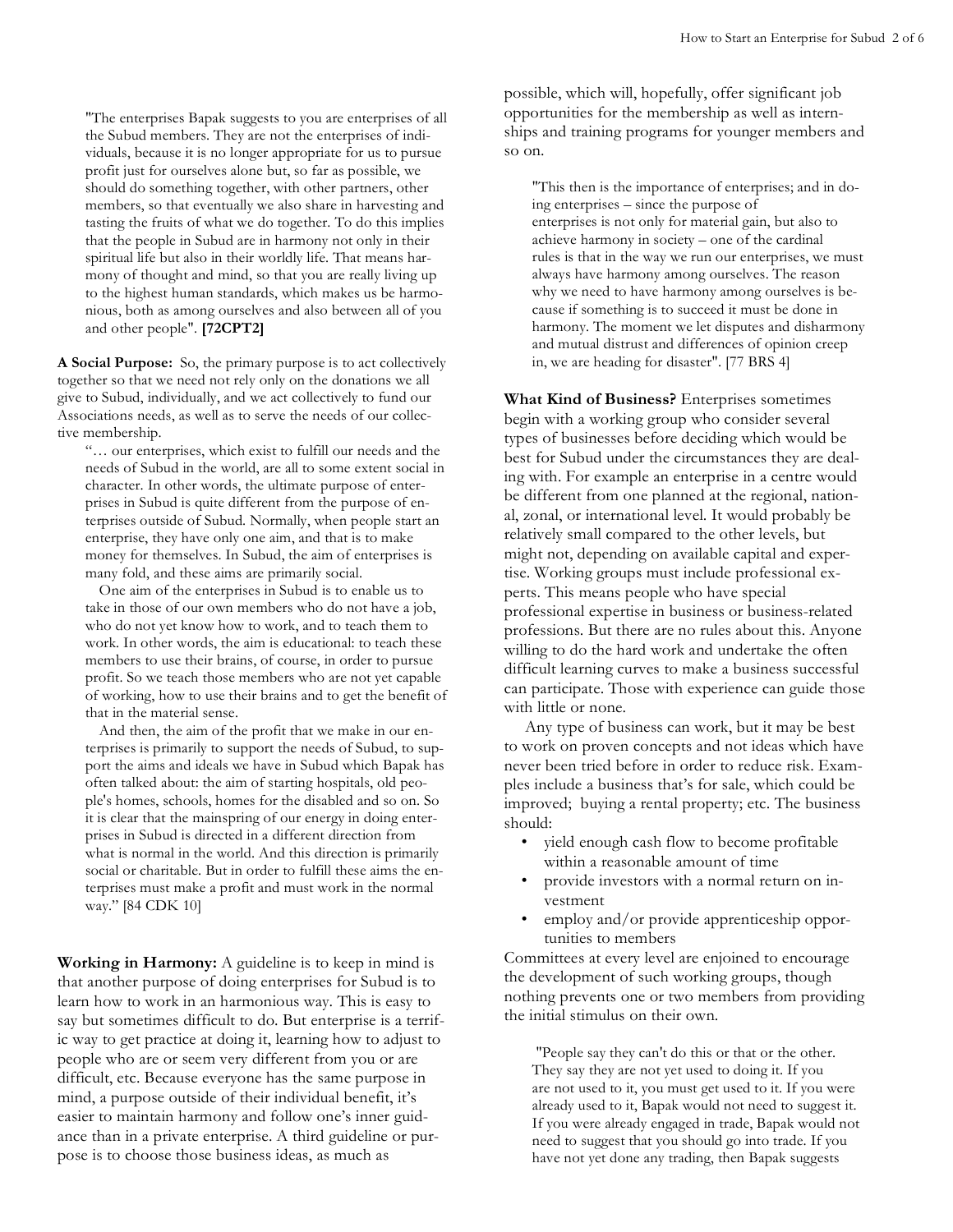that you become traders.

It's like that.

This, brothers and sisters, is why Bapak suggests that you should make a start; at once if possible, but, if not, you may do it gradually. But the most important thing is for you to be good at getting together; getting together with your own brothers and sisters. Don't argue and quarrel just at the time of intending to establish an enterprise. That cannot be the right way, the best way; the way to make life in our brotherhood happy is by being harmonious.

Bapak suggests setting up all sorts of enterprises as quickly as possible, forming some kind of body or group to make clothing, some kind of group to produce food, some kind of group for the produce of the soil; forming groups of all kinds. There is no lack of opportunity. People from outside Indonesia are able to do it, why can't you? You can, especially you who are already enveloped by the power of God. Something is born from that later". [73 CDK 2]

"First of all, before you do any enterprises, before you start thinking about enterprises, the Committee should set up a group of experts or a body of consultants – which Bapak has often described. This body should consist of those among you who have expertise in some field. It should combine expertise in whatever fields you have it in – business, trade, technical matters, production, industry, marketing. How many people will be on this consulting body or this group – which is usually called SES or Subud Enterprise Services – depends on what you need and how many people you have available. The purpose of this group of experts is to give guidance, help, and supervision to those who are going to do the enterprise. For example, if a Group Committee wants to start an enterprise in the field of agriculture, then they should be advised, helped, and put on the right track by experts in the field of agriculture. If they do an enterprise in another field, then again they should be guided and put on the right track by an expert in that field" **[82 SYD 2]**.

**The Feasibility Study:** After meeting several times, working groups usually settle on one idea that makes the most sense for its members. It's then that the real work begins in doing the research to prepare a feasibility study or a business plan for the enterprise in mind. Once the plan is ready, it can and perhaps should be submitted to a national or international SES body for their review. It's the job of these SES bodies to identify experts within the Subud community who can add value to such business plans by pointing out anything that was overlooked, etc. While working on the business plan itself, SES can also help in finding expert members who can assist in writing the business plan or answer specific questions you cannot find the answer to on your own.

Once the study has been approved by the SES body, it is submitted to the appropriate committee for their general approval. "Approval" means the business can seek investment from the general membership while following local laws in regard to the solicitation of investment funds. It does not mean, however, that the committee endorses the business, implying a guarantee. Risk is risk and should follow local laws accordingly.

"Bapak's reminder to the committee is that they should truly pay attention to the matter of enterprises. What Bapak means by this is that they should promote enterprises among the membership and take an interest in the work that is done by the Subud membership, so that they ensure that there are no Subud members who do not know how to work, who do not have an opportunity to work and to lead a useful life.

...So this is the prime duty of the committee and Bapak advises them to carry this out properly. Bapak advises them to set up a group of people, such as Bapak has often described in the past by the words SES or Subud Enterprise Services, a group of people who are expert in the field of work, in the field of business, and so on, a group of people who can screen suggestions and study proposals and enterprises of the members, so that, when they work, they can really be successful. And if you can really do all this, then it will mean that your group will come to life and New York will not be like a dead city from the point of view of its Subud activities. It will be as though your group is truly something alive in its relationships and in its activities". [81 NYC 6]

**"Incubation" Approach:** Another way to start a Subud enterprise is where one or more members have an idea they think could be successful and they pursue it on their own, investing their own time and capital to get it started and prove up its value. Once its value is proven, they may then want to expand it, so they go to an SES body with an appropriate expansion plan, and once approved seek additional capital from the general membership. However this approach that, essentially, changes the ownership of an enterprise from an individual or small group's personal enterprise to a Subud enterprise will need to appreciate that they will not be able to maintain a personal, majority stake in the business but only a minority stake (to be defined and agreed in the business plan).. In this way, the purpose of a Subud enterprise (as a collective effort) can be safeguarded.

**How much goes to Subud?** The by-laws of the enterprise should stipulate that 15–25% or more of the shares of the company (or 25% of the dividends paid to shareholders at least) will be given to Subud, with the specific entity being named. At the international level the primary entity would be MSF, although the company's shareholders may want to elect one or more earmarked recipients if they wish to do so. At the national level, the national organization, would be the primary beneficiary; at the local level the Subud Center etc. If shares are inappropriate, then the donation can be made as a percentage of revenue, with 3% being the guideline, or as a percentage of dividends paid, as above.

**Supervisory/ Oversight Board:** It's recommended that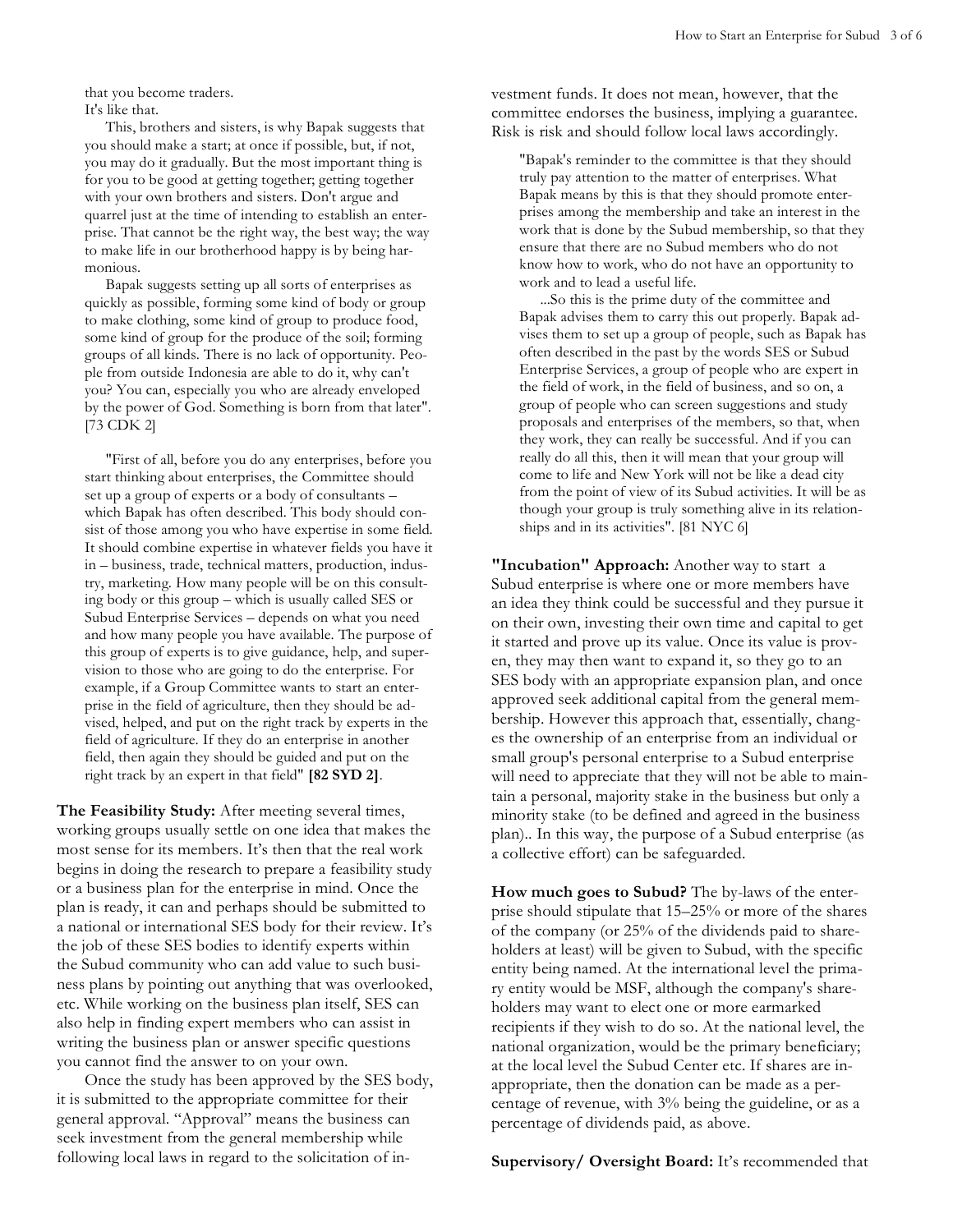enterprises for Subud follow a corporate model used in Europe and Indonesia. The model stipulates that there be two boards of directors instead of the more common single board. The first board is the operating board and the second is a supervising board. The operating board is concerned with day-to-day, month-to-month, quarterto-quarter operating practices, while the supervisory board looks to the long range strategy of the firm. The members of the operating board necessarily have to all be experts in the enterprise's field(s). The supervisory board should be composed of experts, too, of course, but not necessarily all of them. They can be chosen rather on the basis of their character and good judgment. They may be a member of a Subud committee, or of SES for example. They cannot intervene in the day-today management of the company but they must receive proper and correct reports from the Management Board; be free to communicate and advise the shareholders and to, generally, represent all the stakeholders in the company; whether shareholders, Subud Committees, SES(I), suppliers, staff, even clients of the company, and Subud itself.

# **SOME FURTHER REFERENCES FROM BAPAK'S ADVICE & GUIDANCE**

#### **COMMITTEES AND ENTERPRISES**

**1959 – 1st World Congress Report:** "Our International Committee was responsible for establishing charitable activities such as schools and hospitals, raising the funding for them, and administering their foundation 'until such time as they became self-supporting'".

**1961 Bapak in Pewarta #3/4 1961:** "…the members of the Committee, beside their ordinary work, should also exert their efforts to establish business concerns from which a part of the profit can be given to Subud."

**Sri Lanka, 1967 (67CMB2):** "And Bapak also expects, because in the end everything comes down to our material needs or money … so Bapak recommends that the chair and the committee start a business or enterprise. This enterprise will earn money that will contribute to and strengthen the group finances, the money available to the committee. We will never have enough for our needs if we depend on donations and subscriptions. So, the committee needs to take the initiative to start a business to strengthen the financial position of the group and the Subud association here.

If you start an enterprise, if the committee members start a business, the money won't just benefit Subud and strengthen the group finances. You can also to some extent help members who are unemployed, by giving them work. In doing this you will learn to work based on your own resources; you will learn to stand on your own feet.

What is more, you will learn how to work, not out of

self-interest, but for the common good. As your enterprise grows, the bigger it gets, eventually you – or the national committee here in Ceylon – will be able to build schools to educate poor children, and a hospital for sick people. There the sick will be treated and cared for by Subud doctors. If they are treated by doctors who do the latihan, the sick will receive treatment based on two powers: the power of knowledge as taught in medical schools, and the power of Almighty God.

In this way Subud will fulfill one of the aims God set for it – it will provide charitable funds for the benefit of all humankind. The aim of Subud, the aim of the latihan, of these physical movements, is that God wants us, wants Subud, to be able to guide other people in their outer and their spiritual life – the inner and the outer."

**Bapak's Autobiography – Page 67:** "Ever since the second International Congress in New York, I have explained the purpose and necessity for all of you Subud brothers and sisters to carry out enterprises in Subud. It is vital to concern ourselves with this because it has an extremely important connection with our aspirations to carry out social work, for example to build schools, orphanages, handicapped children's homes, old people's homes, hospitals, and so on."

### **FORMATION OF SUPPORT TO COMMITTEES**

**Cilandak 1971 (71 TJD 18).** "So our aim and purpose is to establish enterprises and a bank. For if we merely wait for contributions and donations from members, maybe there will be only ten rupiahs in the treasury ten years from now. Only that little. But it will be otherwise with enterprises. Perhaps contributions will be eliminated eventually, will not be needed, because the Subud treasury will have become strong as a result of running the enterprises and the bank. Who knows, brothers and sisters, if the Subud Bank will not eventually become like those in New York, a Wall Street Bank - but a Subud Wall Street Bank, a Wall Street Bank Kedjiwaan!"

**Wolfsburg, Germany, 1975 (75 WOB 15):** "Brothers and sisters, it seems necessary for Bapak to tell you about the plans and ideas we have for establishing an S.E.S. (Subud Enterprises Service) body. It is this that will serve all the national enterprises…. This body will provide everything for the enterprises. That means it will provide capital and everything that is required, so that when it gives assistance to an enterprise in some national center it will supply all the requirements and personnel needed. …Thus besides providing money for the capital it will also select and appoint the personnel. These will be found and trained and directed by the S.E.S. body that is going to be established: S.E.S. International. This undertaking should acquire legal status and authorization from whatever country it may be in, so that it will be a body able to spread its wings all over the world. For this reason, brothers and sisters, it will be established in ma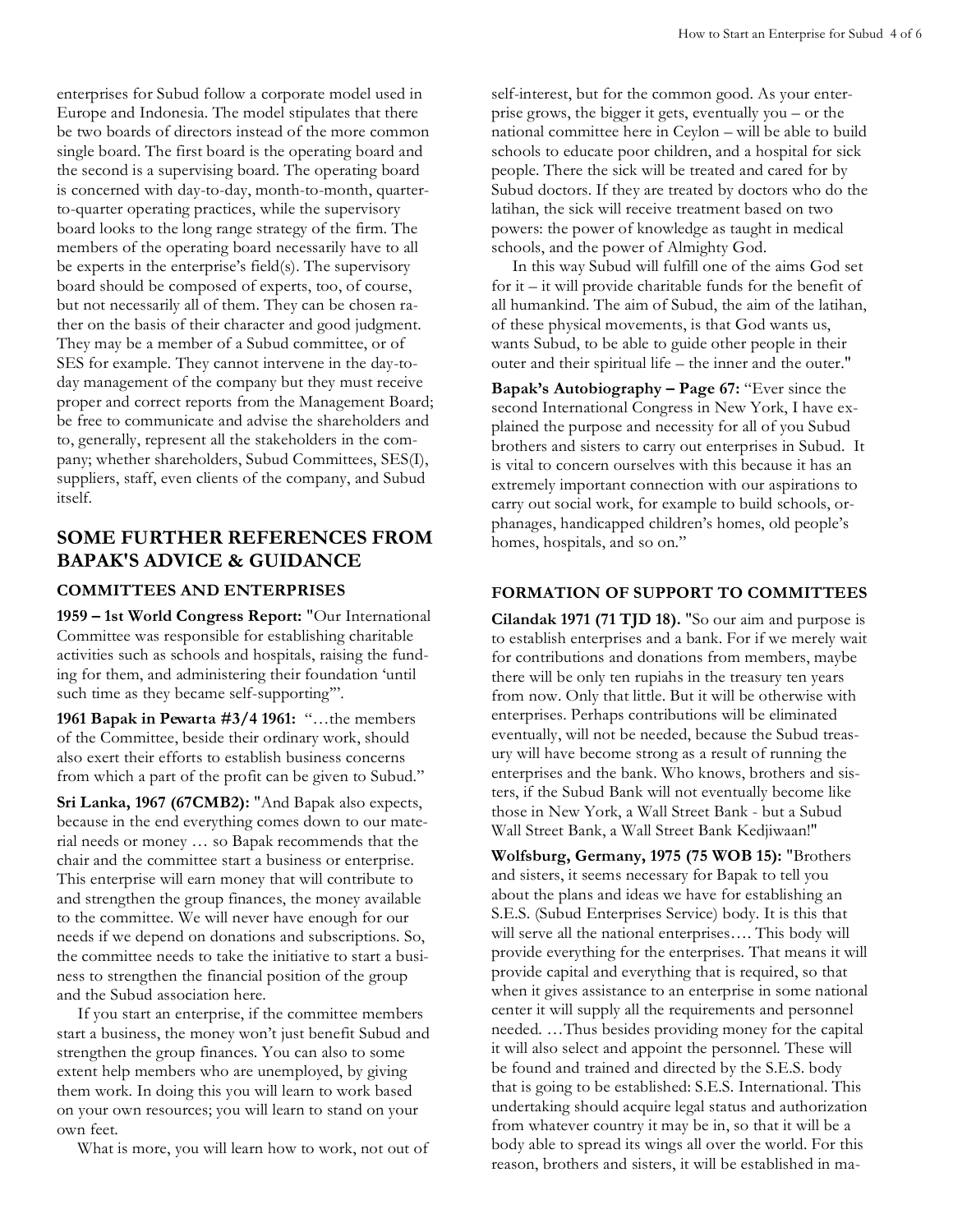jor cities, where it will really have influence and a wide scope when it comes to setting up an enterprise".

**Cilandak, 1977 (77 TJD 2):** That is why Bapak suggests that the organizational committee should select experts from the members to carry out an enterprise in some field; that is, in a field where they are really skilled. Such members can in the first place ensure their own livelihoods. Secondly, they can take into the enterprise other members whose livelihoods are insecure. And thirdly, they can strengthen the brotherhood in the local Subud group, thus enabling the group to grow strong and prosperous. The local Subud groups will thus become better and better as time goes on…

That also explains why Bapak decided that names of experts and specialists in this international Subud body should be collected together and registered - experts in technology, doctors, agricultural specialists, and all others with various kinds of skills. They are not yet working in earnest, it seems; they are still asleep. Yet they are greatly needed by the membership, which is still unable to muster power to meet its worldly needs. Bapak therefore hopes that STS ( Subud Technical Services ) will be further encouraged to be as active as possible, so that it can grow. Yes, although this seems just an idea, it is already a reality.

**Sydney, Australia, 1982 (82 SYD 2):** "First of all, before you do any enterprises, before you start thinking about enterprises, the Committee should set up a group of experts or a body of consultants – which Bapak has often described. This body should consist of those among you who have expertise in some field. It should combine expertise in whatever fields you have it in – business, trade, technical matters, production, industry, marketing. How many people will be on this consulting body or this group – which is usually called SES or Subud Enterprise Services – depends on what you need and how many people you have available. The purpose of this group of experts is to give guidance, help, and supervision to those who are going to do the enterprise. For example, if a Group Committee wants to start an enterprise in the field of agriculture, then they should be advised, helped, and put on the right track by experts in the field of agriculture. If they do an enterprise in another field, then again they should be guided and put on the right track by an expert in that field".

**Auckland, 6 April, 1972 (72AKL1):** "This is therefore the reason why Bapak always says that beside establishing our bank, we must have a group of our own called S.T.S., Subud Technical Specialists. This is in order that we may have, within our own circle, experts to examine things and test them, test not only in the kejiwaan sense of the word, but test them in the outward meaning, so that those of us amongst the Subud members who are running enterprises can run them well, because they are being controlled and checked, examined and guided;

checked, guided and directed by our own experts.

## **ENTERPRISES OF INDIVIDUAL OR SMALL GROUPS OF MEMBERS**

**Sao Paulo, 31 May, 1981 (81SAO3):** "Bapak wants to explain to you another thing: When you do enterprises, Bapak doesn't intend or doesn't have the idea that each of you separately do your own enterprises. Because everything that we do will become easy, will become light, will become possible, if we cooperate. Organization andcooperation is strength and power.

**Cape Town, 24 May, 1972 (72CPT2):** "The enterprises Bapak suggests to you are enterprises of all the Subud members. They are not the enterprises of individuals, because it is no longer appropriate for us to pursue profit just for ourselves alone but, so far as possible, we should do something together, with other partners, other members, so that eventually we also share in harvesting and tasting the fruits of what we do together. To do this implies that the people in Subud are in harmony not only in their spiritual life but also in their worldly life. That means harmony of thought and mind, so that you are really living up to the highest human standards, which makes us be harmonious, both as among ourselves and also between all of you and other people".

**Cilandak, 12 April, 1974 (74CDK4):** "Our need for money is not something that we need to emphasize or make it the principal basis of our worship to Almighty God, yet we cannot avoid it or bypass it.

For this reason Bapak has announced and has informed you all that it is already time that Subud or the latihan kejiwaan of Subud should be accompanied by enterprises. It is precisely these enterprises that Bapak hopes for from all of us, and this needs to be made known…

As far as Bapak has heard and understood what is done by Subud members abroad is not yet what Bapak means by enterprises, a kind of individual enterprise… we should already make arrangements and regulations by way of cooperation and mutual help, that is to set up a P.T. or company of shareholders, that is, a communal enterprise. Not just one, two or three people.

An example, brothers and sisters. Although Indonesia is a country retarded in every way, except in relation to the kejiwaan, yet Bapak regards Indonesia as the first to have truly shown what an enterprise is, that is with the existence of P.T.S. Widjojo, the Bank which has been set up here, I.D.C., S.U.B. etc. This is what Bapak has in mind. The example is as we have done it in Indonesia. You may ask, who has done it? Of course, well, so far it is Bapak who has done it. But while Bapak can only handle the situation here in Indonesia, all of you abroad are certainly clever enough, certainly you can do it better than what has been done here. But as far as Bapak has heard, what you have is two or three man